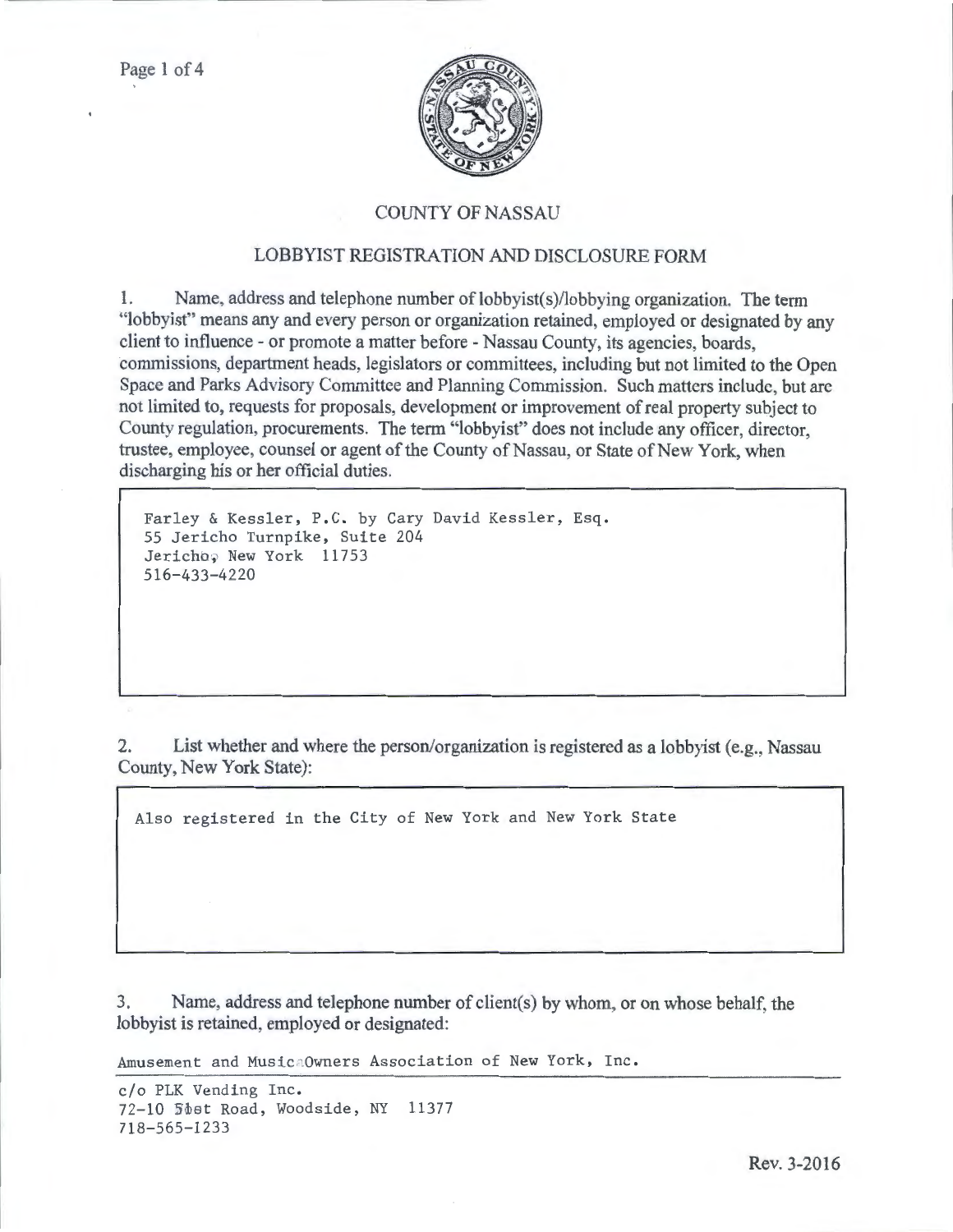Page 2 of 4

4. Describe lobbying activity conducted, or to be conducted, in Nassau County, and identify client(s) for each activity listed. **See page 4 for a complete description of lobbying activities.** 

\*Monitor any legislation affecting the amusement machine/juke box industry or taxes that may affect the small businesses that comprise the Amusement and Music Owners Association of New York, Inc.

\*Promote the member businesses of Amusement and Music Owners Association of New York, Inc., to operate pari-mutual kiosks for Nassau Downs, the off-track betting entity in Nassau County.

\*Anytregulations that concern licensed liquor establishments where the members of the Amusement and Music Owners Association of New York, Inc., conduct the business of leasing amusement machines and juke boxes.

5. The name of persons, organizations or governmental entities before whom the lobbyist expects to lobby:

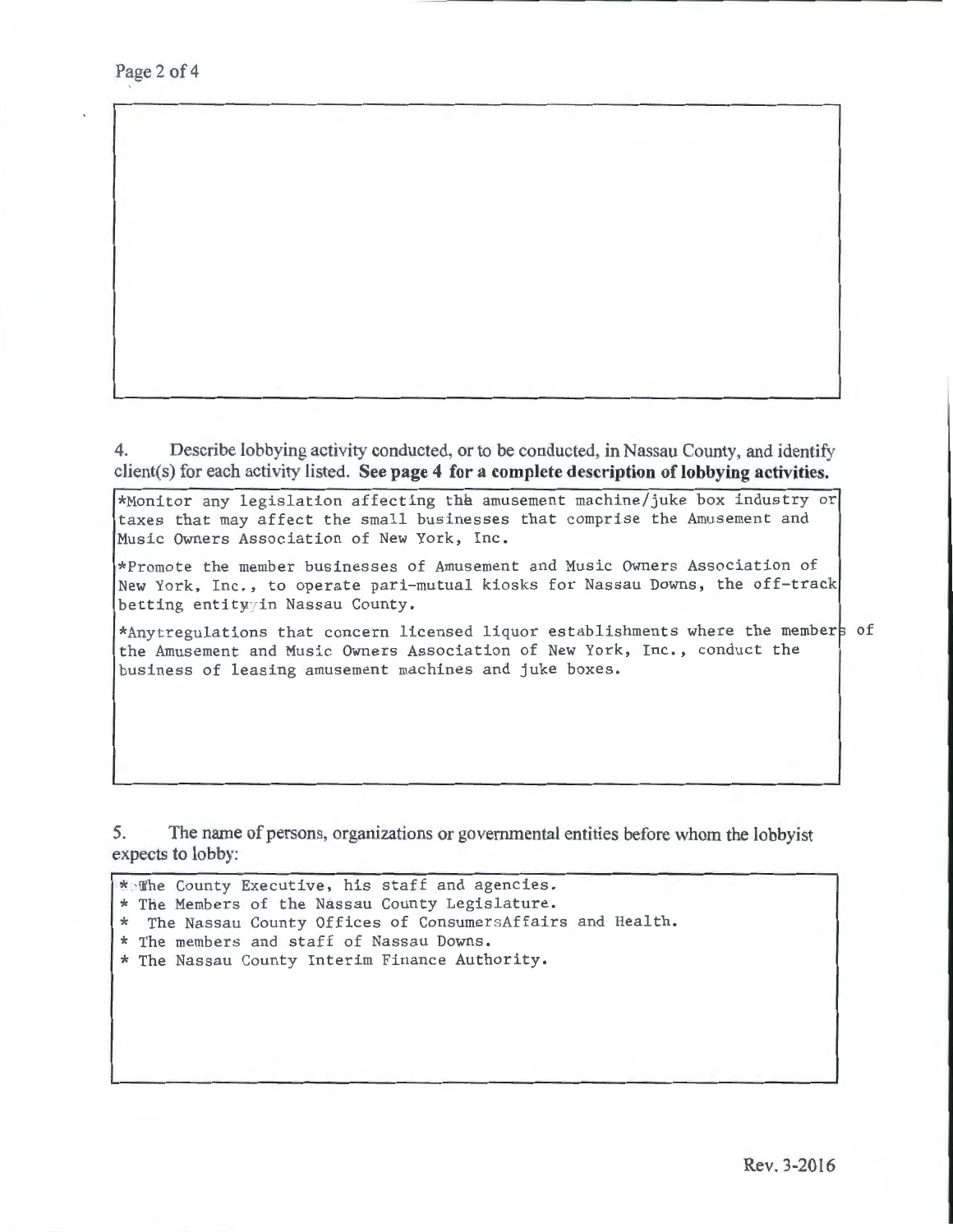6. If such lobbyist is retained or employed pursuant to a written agreement of retainer or employment, you must attach a copy of such document; and if agreement of retainer or employment is oral, attach a written statement of the substance thereof. If the written agreement of retainer or employment does not contain a signed authorization from the client by whom you have been authorized to lobby, separately attach such a written authorization from the client.

7. Within the previous year, has the lobbyist/lobbying organization or any of its corporate officers provided campaign contributions pursuant to the New York State Election Law to the campaign committees of any of the following Nassau County elected officials or to the campaign committees of any candidates tor any of the following Nassau County elected offices: the County Executive, the County Clerk, the Comptroller, the District Attorney, or any County Legislator? If yes, to what campaign committee? If none, you must so state:

None

I understand that copies of this form will be sent to the Nassau County Department of Information Technology ("IT") to be posted on the County's website.

I also understand that upon termination of retainer, employment or designation I must give written notice to the County Attorney within thirty (30) days of termination.

VERIFICATION: The undersigned affirms and so swears that he/she has read and understood the foregoing statements and they are, to his/her knowledge, true and accurate.

The undersigned further certifies and affirms that the contribution(s) to the campaign committees listed above were made freely and without duress. threat or any promise of a governmental benefit or in exchange for any benefit or remuneration.

| Dated: January 2, 2019 | Signed:     |                                  |
|------------------------|-------------|----------------------------------|
|                        | Print Name: | Cary David Kessler               |
|                        | Title:      | Attorney, Farley & Kessler, P.C. |